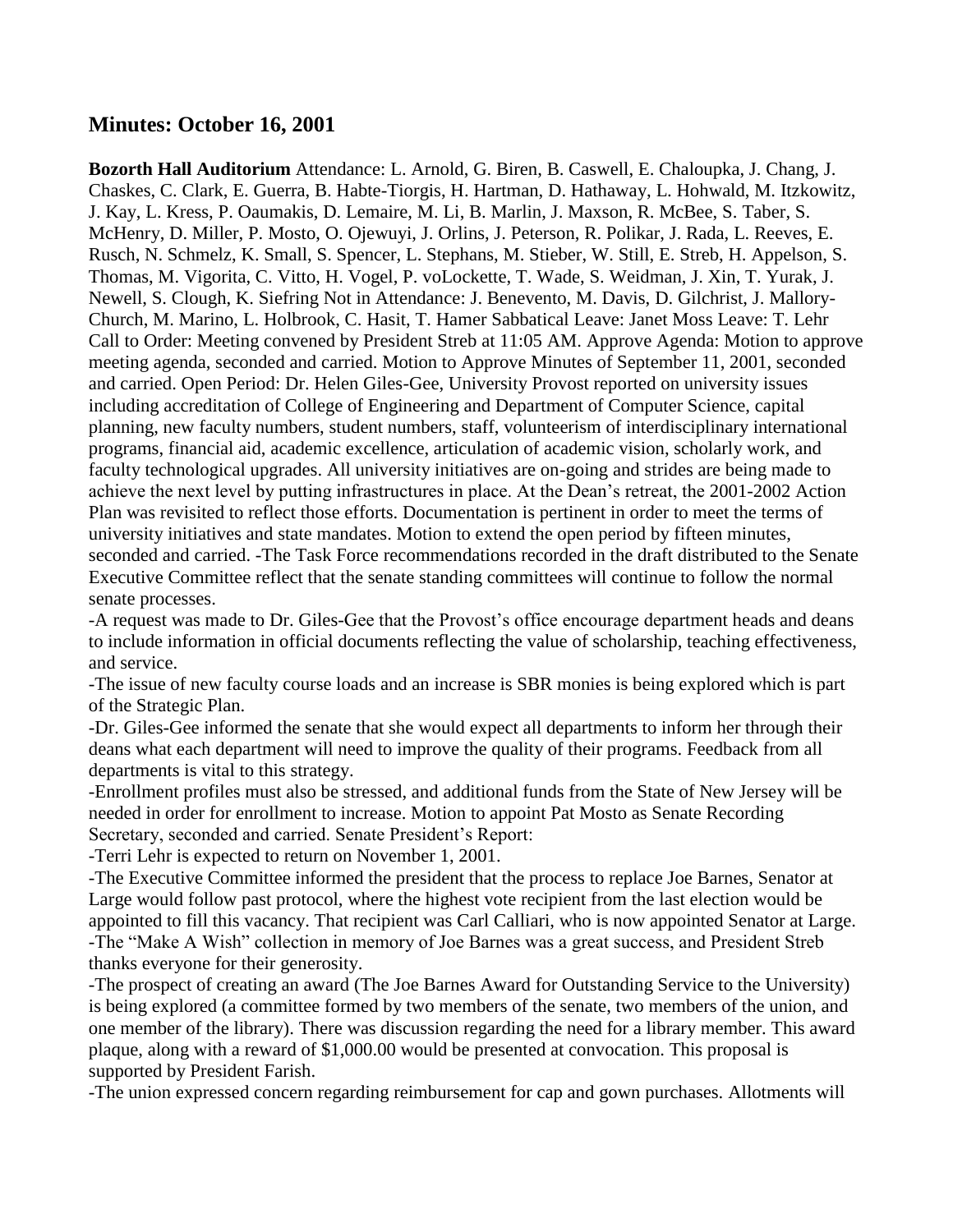be made first to new faculty, second to department chairs, and remaining faculty will be placed in a lottery. Senate members expressed concern about reimbursing new faculty who could possibly leave the university before tenure.

-The administration and the union have been urged to limit the length of sabbatical leave proposals. It is being urged that these proposals be limited to five pages, with one supplement.

-The union is making a major proposal regarding promotions. One proposal is to eliminate the Senate Promotion Committee. Future meetings will occur to discuss what the union expects and attempt to reach decisions on this matter.

-Tenure and Recontracting changes have not been recorded in the Memorandum of Agreement, and it is still causing confusion about the T&R process. Bob Zazzali is expected to notify committee members of these changes.

-A request was made to have all standing committee chairs notify the senate office regarding meeting date and locations.

-The next Executive Committee meeting will be held on November 20, 2001.

-Faculty must be tenured to serve on the Tenure and Recontracting Committee.

-A vacancy needs to be filled on the Promotion Committee: a senior faculty member from the College of Fine & Performing Arts.

-A vacancy needs to be filled on the University Scholarship Committee: faculty member

-Committee on Committees and Bookstore Committee have vacancies to be filled.

-A senate member is needed to fill vacancies on the following committees: Institutional Review Board and Parking Appeals Committee.

-President Streb informed the senate that he met with Dr. Giles-Gee regarding her draft plan, and expressed to her the concerns of senate members that this plan appears to be an assault on shared governance at the university. The Provost is changing the plan to add senate and union representation into areas where this had been previously lacking. Any task force appointed to explore the elimination of programs will include the president of the senate, and the chair of the Curriculum Committee. De. Giles-Gee has also agreed that any recommendations that come from the task force or any other committees will follow the normal process through the senate. Standing Committees: -Campus Aesthetics & Environment Concerns: next meeting on October 29, 2001

-Career Development: next meeting November 13, 2001\

-Committee on Committees: Motion to appoint Skeffington Thomas to the Campus Aesthetics & Environmental Committee, Matthew Davis to the Career Development Committee, Dilip Merchandani to the Promotion Committee, Stephanie Weidman to the Recruitment, Admissions & Retention Committee, Tricia Yurak and Denyse Lemaire to the Sabbatical Leave Committee, Shifei Chung and Nancy Mitzen to the T&R Committee, and Skeffington Thomas to the Intercollegiate Athletics Committee, was seconded and carried.

-Learning Outcomes Assessment Committee: next meeting October 26, 2001

-Promotion Committee: The chair expressed concerns regarding departmental or college members making decisions about colleagues that are not being supported by the administration

-Recruitment, Admissions & Retention: no report

-Research & Technological Resources: next meeting November 22, 2001

-Sabbatical Leave: letters to eligible candidates will be disseminated in the near future

-Student Relations: meeting was held in September 2001

-Tenure & Recontracting: deliberations begin on Monday, October 22, 2001

-University Budget & Planning: meeting was held on October 4, 2001; a hearing is scheduled for

October 18, 2001 and will be the final discussion before the plan is put into effect; it is reported that the